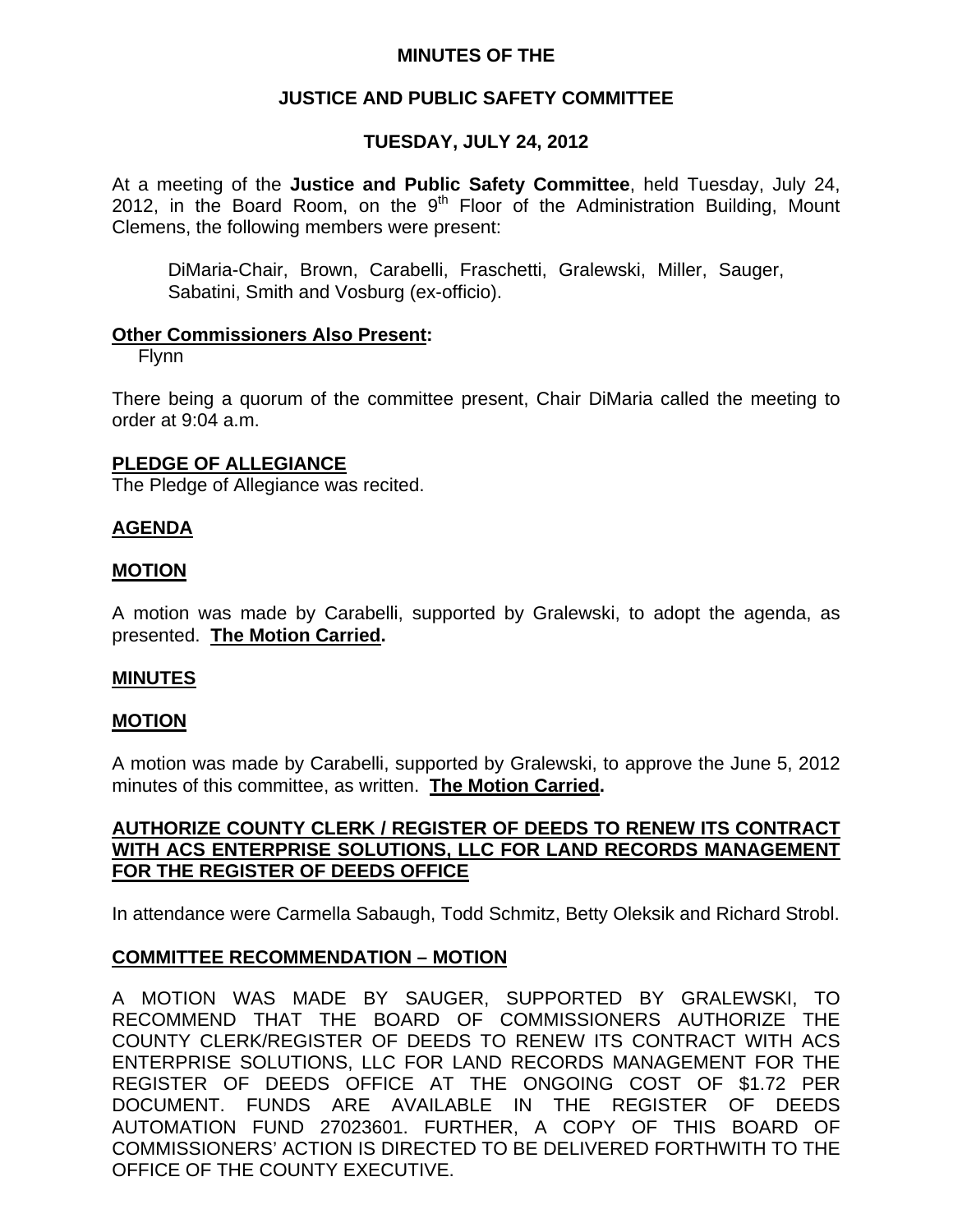The following commissioners spoke: Carabelli and Sauger.

Chair DiMaria called for a vote on the motion and **THE MOTION CARRIED.** 

# **RECEIVE AND FILE MACOMB COUNTY CLERK'S PLAN FOR JUROR CHECK-IN AT AREA RESTAURANTS AND JUROR E-PAYMENT**

Todd Schmitz gave a PowerPoint presentation on Macomb County Clerk / Register of Deeds Carmella Sabaugh's Jury Room Innovation. Key slides consisted of the following:

- Is the Clerk a member of the Executive Branch or Judicial Branch of government...?
- Unique Executive and Judicial
- Office Locations
- A Record of Innovation
- Services Provided in New Ways
- Online Chat Service
- Restaurant Pagers
- 48 NACo Achievement Awards
- Budget Cuts Balanced Approach Since 2008
- Building for the Future
- Jury Room the Future
- Juror Restaurant Check-in
- Juror Same Day E-Pay
- Jury Room of the Future

Commissioner Miller introduced three local business owners in downtown Mount Clemens who support this unique innovation.

The following business owners addressed the committee:

Michelle Weiss from the Mount Clemens Downtown Development Authority Terri Fisher from ABC Magic Shop Diane Kubik from Max & Ollie's Vintage Boutique.

The following commissioner spoke: DiMaria.

# **MOTION**

A motion was made by Carabelli, supported by Miller, to receive and file the plan by the County Clerk to improve the Juror Payment System by offering jurors: 1) The option to check-in for morning jury duty at area restaurants and businesses; 2) The option to check-in at downtown establishments for jury duty after lunch; 3) The option to be paid electronically the same day they complete their jury service; 4) The option to pay for restaurant meals and other downtown services electronically using their juror e-pay the same day jurors serve; and 5) The option to donate some or all of their juror compensation to the County. At a one-time cost of \$2,500 and no net annual cost to the